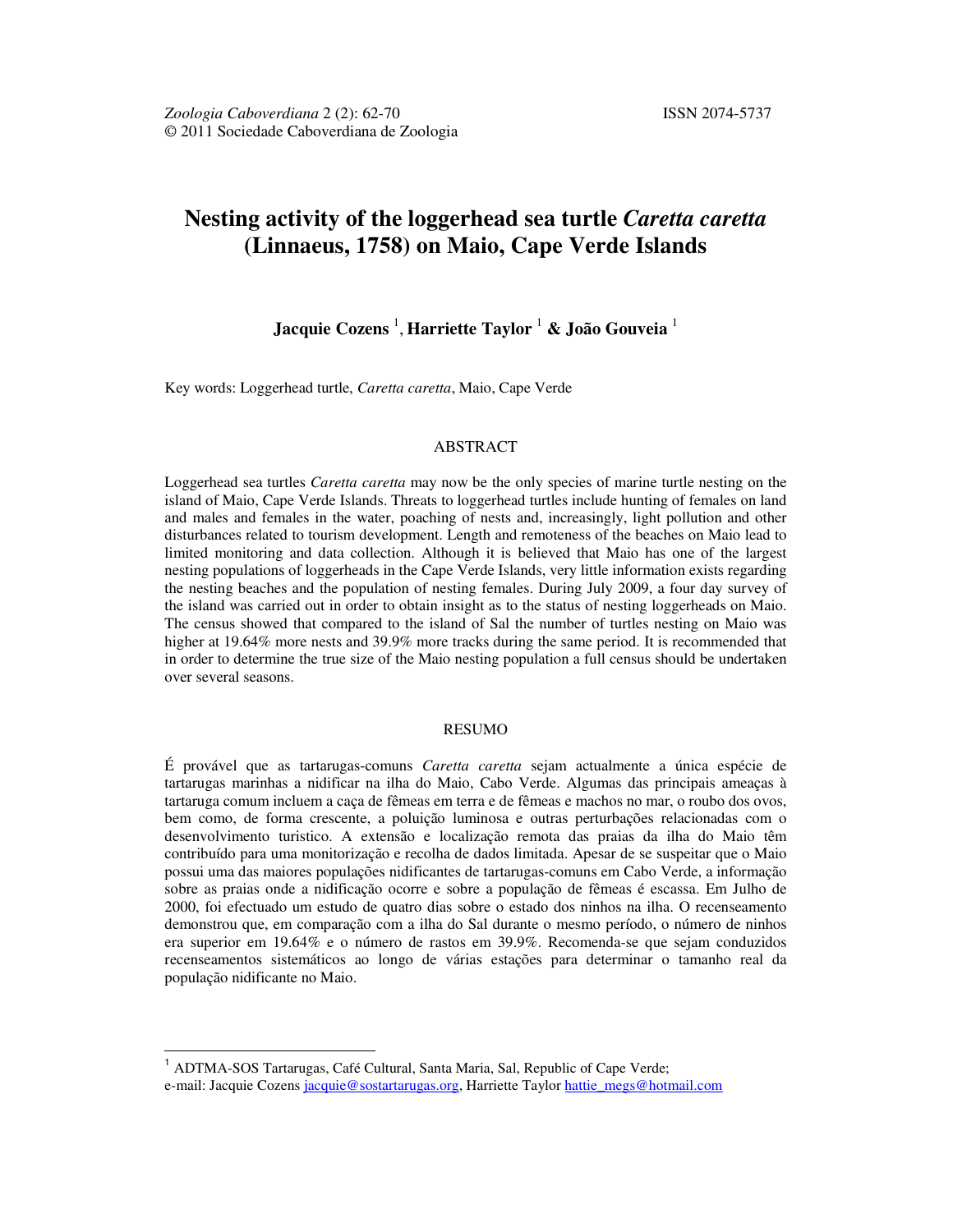## **INTRODUCTION**

The Capeverdean island of Maio is located south of Boavista and east of Santiago (Fig. 1), and although there is no published data to support the theory, it is believed to have one of the most significant sized nesting populations of loggerhead turtles in the archipelago. There is also only a limited amount of information about the total number of nesting turtles in all the Cape Verde islands. In the past, like elsewhere in Cape Verde, other species such as hawksbill *Eretmochelys imbricata* and green *Chelonia mydas* turtles may have nested on Maio, but possibly due to excessive hunting and poaching of nests, today only loggerheads remain (cf. López-Jurado *et al*. 2000, Loureiro & Torrão 2008).

Aside from the killing of nesting females, a problem seen across the whole of Cape Verde (Araújo 2009), Maio also has a

high incidence of egg poaching and hunting of male turtles for the penis (which is often mixed with the local spirit, grogue, and sold as an aphrodisiac). Another concern is the amount of development for tourism, which is responsible for the increase of degradation in nesting beaches and habitat loss (Taylor & Cozens 2010).

Illegal removal of sand for construction is also a problem on Maio as it is on many other islands in Cape Verde. Removing sand from prime nesting beaches causes females to find other, possibly less suitable, locations to nest (Witherington & Martin 1986). Laws exist, such as Article 206 of the Cape Verde Constitution, which are designed to prevent sand removal as well as promote the protection of the environment. Unfortunately these laws are not usually implemented.



Fig. 1. Map of the Cape Verde Islands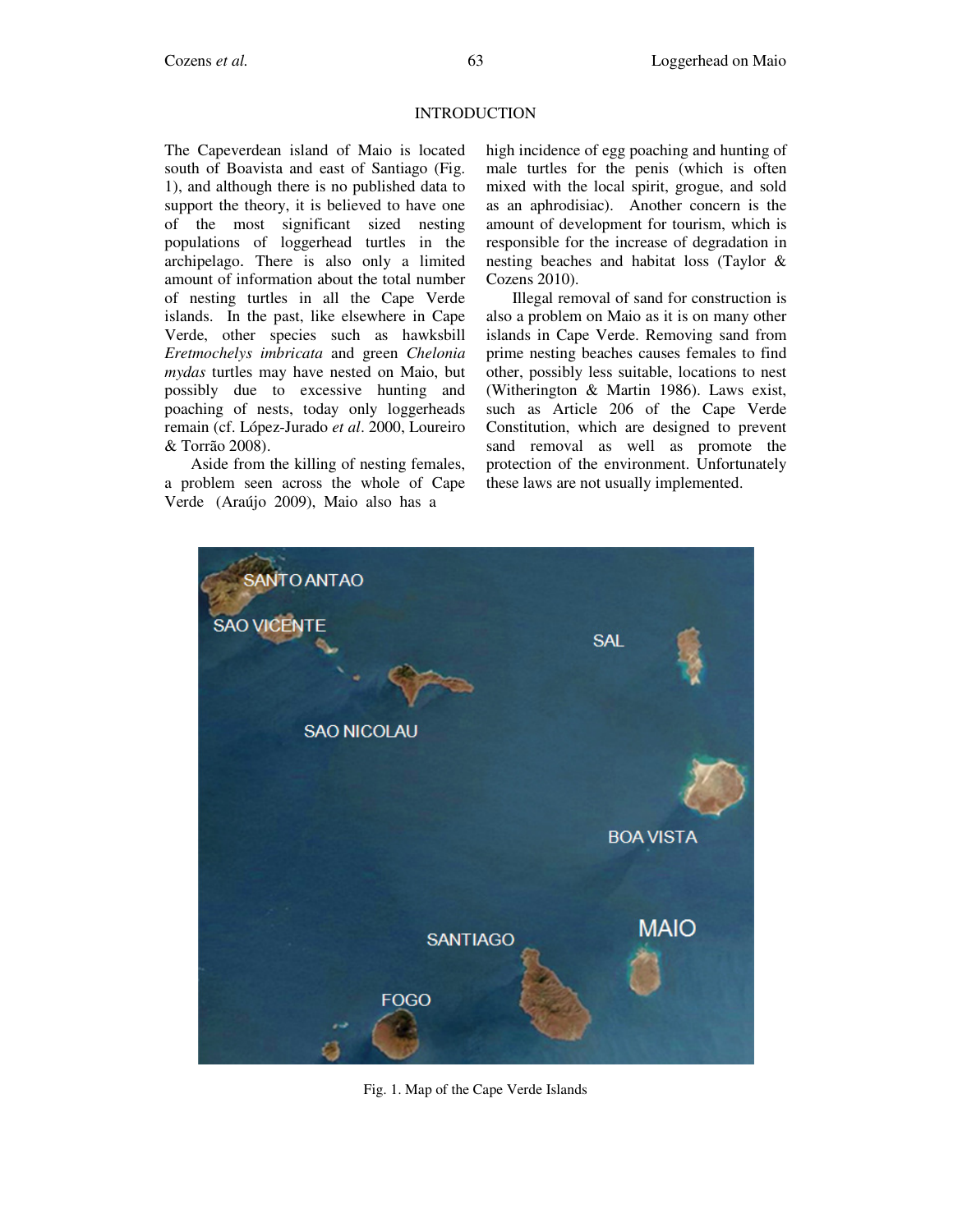One of the biggest concerns for Maio's nesting population is the limited knowledge of the life cycle and endangered status of turtles amongst the people of Maio. In Cape Verde, there seems to be a general lack of awareness of both the importance of turtles and the need to protect them (Marco *et al*. 2010). In 2008, only 44 nests were identified in São Vicente island and 11 in Santo Antão, compared to 382 in Maio, indicating the significance of the island within Cape Verde (Araújo 2009).

The Câmara Municipal (City Hall) of Maio, together with the Direcção Geral do Ambiente (Department for the Environment) mounts a turtle protection campaign each year, which encompasses outreach activity and beach patrols on foot during the night by local guards. Patrols consist of the collection of data such as number of nests, tracks and local guards live in coastal communities and have received training to undertake the patrols, although standards of data collection are not uniform and the suitability of beaches has not been assessed, for example quality of sand or likelihood of inundation.

The aim of this study was to gain a better understanding of the quality and accessibility of Maio's nesting beaches, as well as allowing further understanding of nesting abundance by assessing a few days activity over the peak season. Prior to the survey, the key beaches were reported to be in the southeastern part of the island as well as in Morro (southwest), Praia Rotcha (Vila de Maio) and Santana (northwest) (data Câmara Municipal do Maio).

#### METHODS

The non-governmental organization SOS Tartarugas visited Maio from 15 July to 5 August 2009 with the objective of undertaking a full survey of sea turtle nesting beaches and to assist with outreach activities. The island survey was conducted between 17 and 21 July in conjunction with the Câmara Municipal do Maio, other local organizations and individual citizens (see Acknowledgements).

Every stretch of sandy beach was walked during daylight (see Appendix 1) and the following data were recorded:

- Name of beach,
- Beach length and GPS coordinates,
- Observations on beach conditions,
- Presence of turtle nests,
- Presence of false crawls,
- Signs of human nest robbery,
- Presence of dead turtles.

Beaches were assessed for nesting suitability taking into account factors such as quality of sand, width, slope, likelihood of flooding, presence of vegetation and amount of pollution or degradation caused by litter (visually assessed). Data were analyzed to determine the most prolific nesting beaches. Data were simultaneously collected on both Sal and Maio during the morning of the same days by various members of SOS Tartarugas personnel using the same methodology to record nests and tracks. All visible activities were recorded.

#### RESULTS

A total of 353 activities were recorded on Maio island during the census: 286 tracks and 67 nests (23%). Fig. 2 compares data for nests on Maio for the same period (17–21 July 2009) on Sal island. Maio recorded a higher number of loggerheads nesting, with 19.64% more nests and 39.9% more tracks than Sal during this period. The highest number of nests was seen at Santana Beach (n = 34), while the highest number of tracks was found at Djampaja Beach  $(n = 62)$  (Fig. 3). The highest nesting density was seen on Praia de Farol (a rate of one nest per 37 m).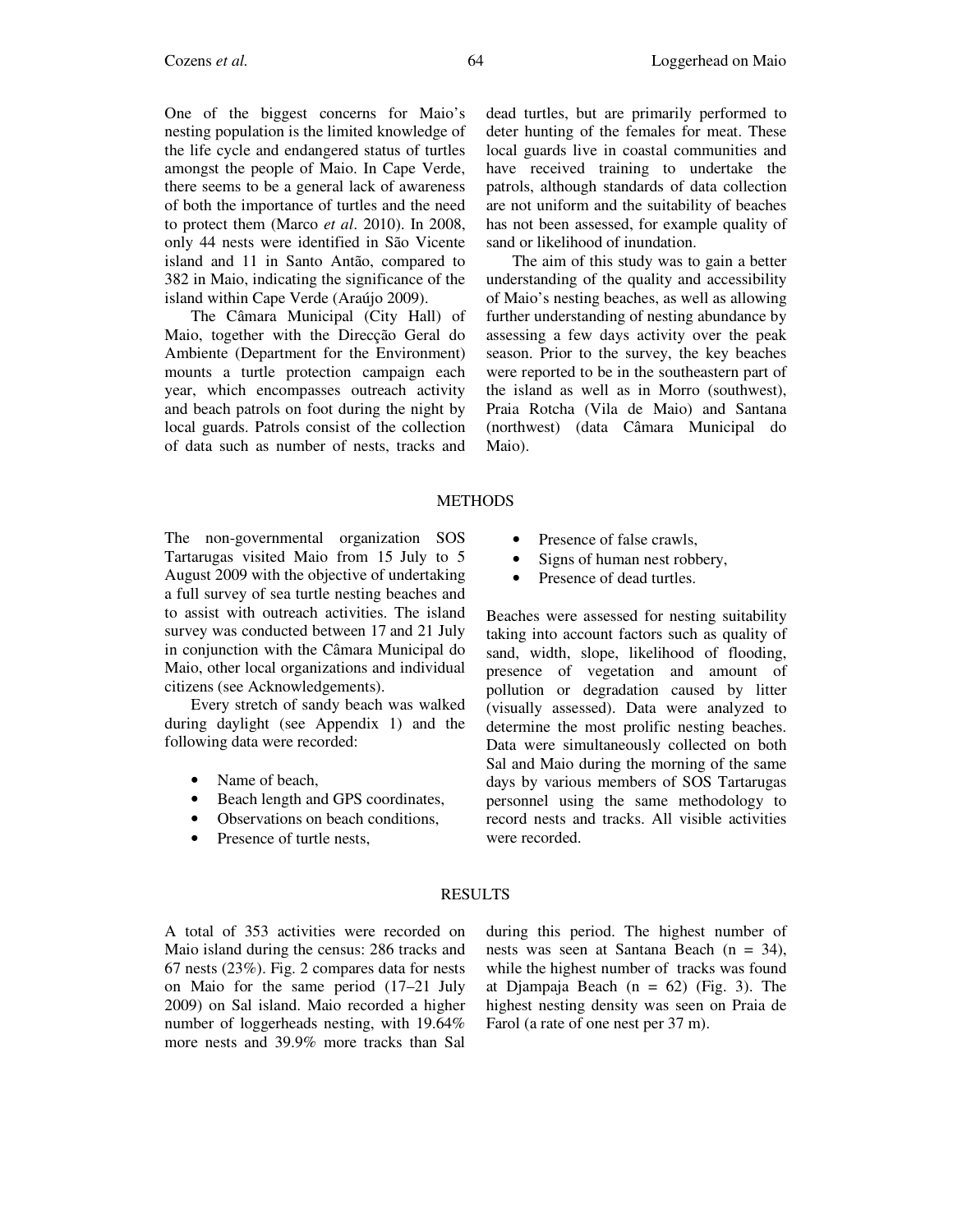

Fig. 2. Comparison of activities on Sal and Maio between 17 and 21 July 2009.



Fig. 3. Nests and non-nesting activities on Maio during the census in 2009.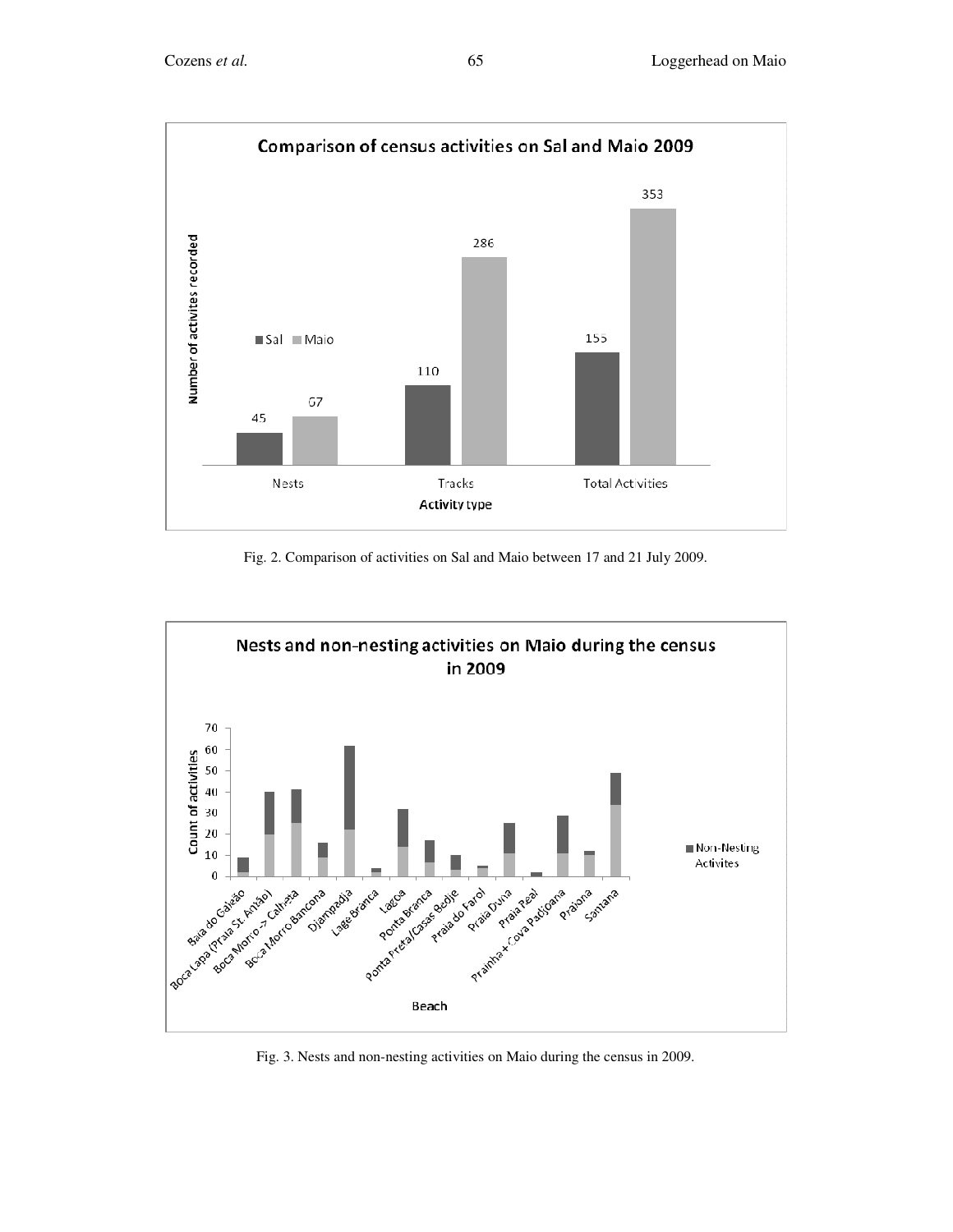

Fig. 4. Comparison of nests laid on Sal and Maio during June-October 2008.

Data collected on Maio by the Câmara Municipal in 2008 show a similar trend as in 2009, with Maio having higher numbers of tracks and nests (Fig. 4). August and September were an exception, with a higher number of activities on Sal compared to Maio, but this could be due to a decrease in

monitoring activity on Maio at this time. Due to differences in data collection methods between islands and between individuals on Maio, comparison of data collected on Maio in 2008 with those of Sal can only be used as an indicator to activity level difference.



Fig. 5. Nests on Maio per beach in 2008.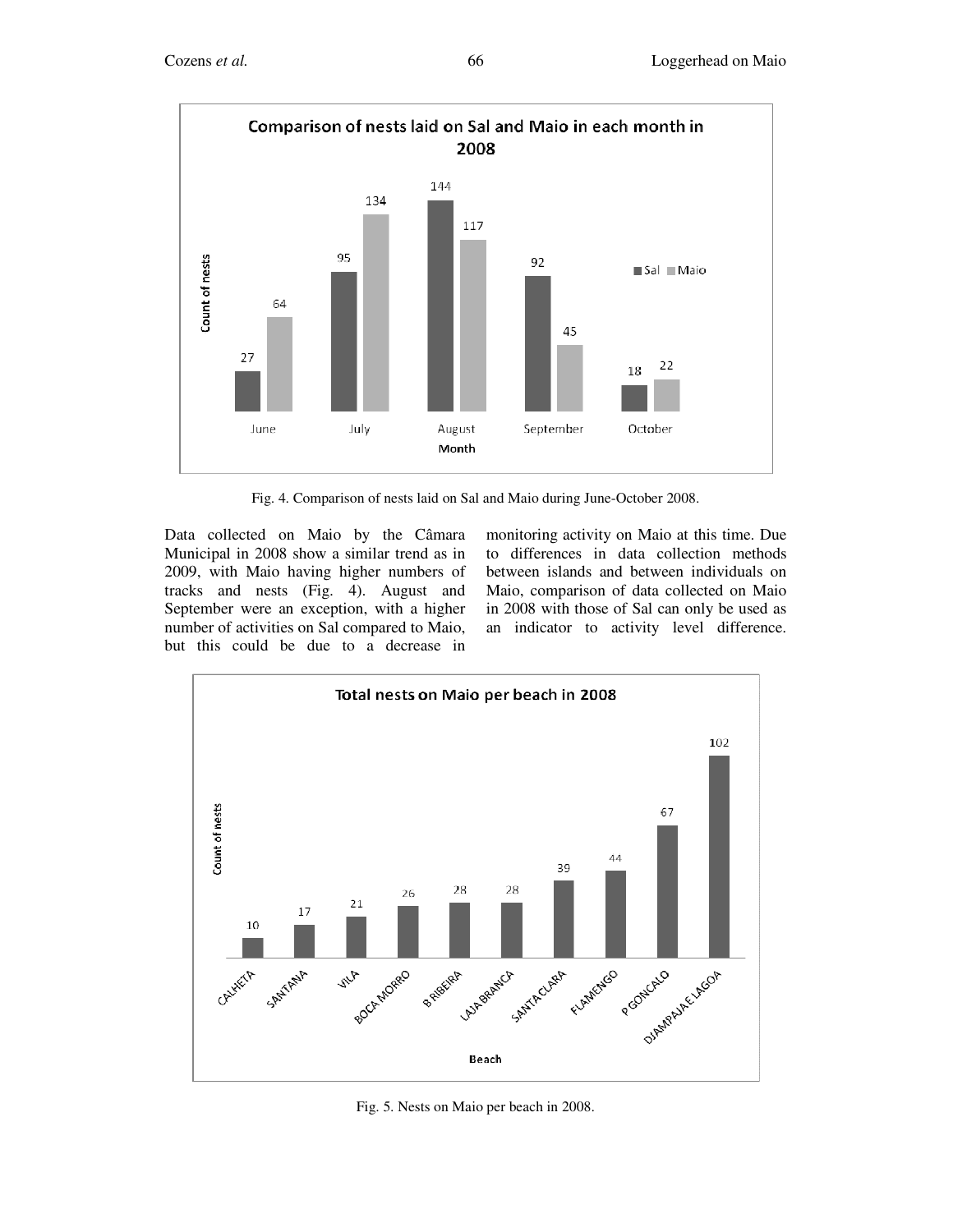Fig. 5 shows nest counts in 2008 at the different beaches (data Betty Silva, Câmara Municipal do Maio). During the 2009 census, three dead turtles, 32 stolen nests, three depredated nests and three inundated nests were recorded. Similar information from previous years is not available for comparison.

### DISCUSSION

The 2009 census gives a small insight as to how important Maio may be to turtle conservation in Cape Verde. The survey highlighted the difficulty in performing the census with a single team and limited transportation because many beaches were remote and difficult to access. Some beaches do not have official names or have several names, which sometimes makes it hard to clearly identify individual beaches. In addition to this, long stretches of coastline had in the past been identified as one beach, thereby increasing the difficulty of distinguishing at which specific areas nests had previously been recorded. However, Maio showed significantly higher number of nests compared to Sal and over double the number of activities during the same period.

Tracks seen during the census were more concentrated in the southeastern area, which consists of many small beaches with difficult access, although generally nesting was seen to be dispersed across the island. On the southwestern coast there were also many tracks, but the beaches were easier to access. The survey demonstrated that nesting habitat is suitable on the southeastern beaches, possibly due to them being wide enough to limit flooding and therefore limiting the risk of nest inundation. Hunting of nesting females however, seems to be greater here than on the west coast despite the problems with access. This is believed to be due to the remoteness of the beaches. More nests were observed to be stolen from the west coast, which may be related to these beaches being closer to villages. Southern and southwestern beaches experience relatively high levels of inundation.

Guards monitoring beaches in Maio are community based, which is a positive factor in engaging the local population in conservation activities. However, guards have different levels of general knowledge, basic training and experience. Therefore, due to these differences, it is possible that data collected prior to the 2009 census may not be very accurate. It was also observed that some guards have long stretches of beach to patrol and this may hinder their ability to patrol effectively. Lack of equipment or suitable footwear to carry out patrols is another issue faced by the guards  $-$  it can be difficult to reach some beaches after heavy rains.

There are some inconsistencies with the data collection. For example, in 2008 Djampadja and Lagoa were counted as one beach as it was controlled by only one guard, but in 2009 these beaches were surveyed separately. In addition, in 2008 a lower number of nests were recorded on Maio in August than in July, which may point to errors in data collection since the peak nesting period in Cabo Verde is usually in August (Araújo 2009), although daily, monthly and yearly changes in the number of nests laid do occur. Even though patrols in 2009 were being carried out and data were collected according to standardized methods, the overall quality of these data varied. To increase the quality of data collecting, guards need more training, help and monitoring to ensure data are collected to a better standard. We suggest an island wide protocol to be created, ensuring the same methodology for basic data collection. This would also allow for fair and better comparisons between islands.

Although we know Maio to be an important nesting ground for loggerhead turtles (Araújo 2009), only limited studies have been undertaken to analyse the population size and insufficient protection has been given to nesting turtles. To understand the true significance of Maio for nesting loggerheads in Cape Verde, extensive monitoring should be conducted over several seasons to determine nesting activities and nests per season. Unlike the islands of Sal and Boavista, Maio is as yet not much affected by mass-tourism. Whilst this remains the case, a complete seasonal survey should be undertaken to further assess the current nesting habitat and implement a protection plan for the nesting beaches.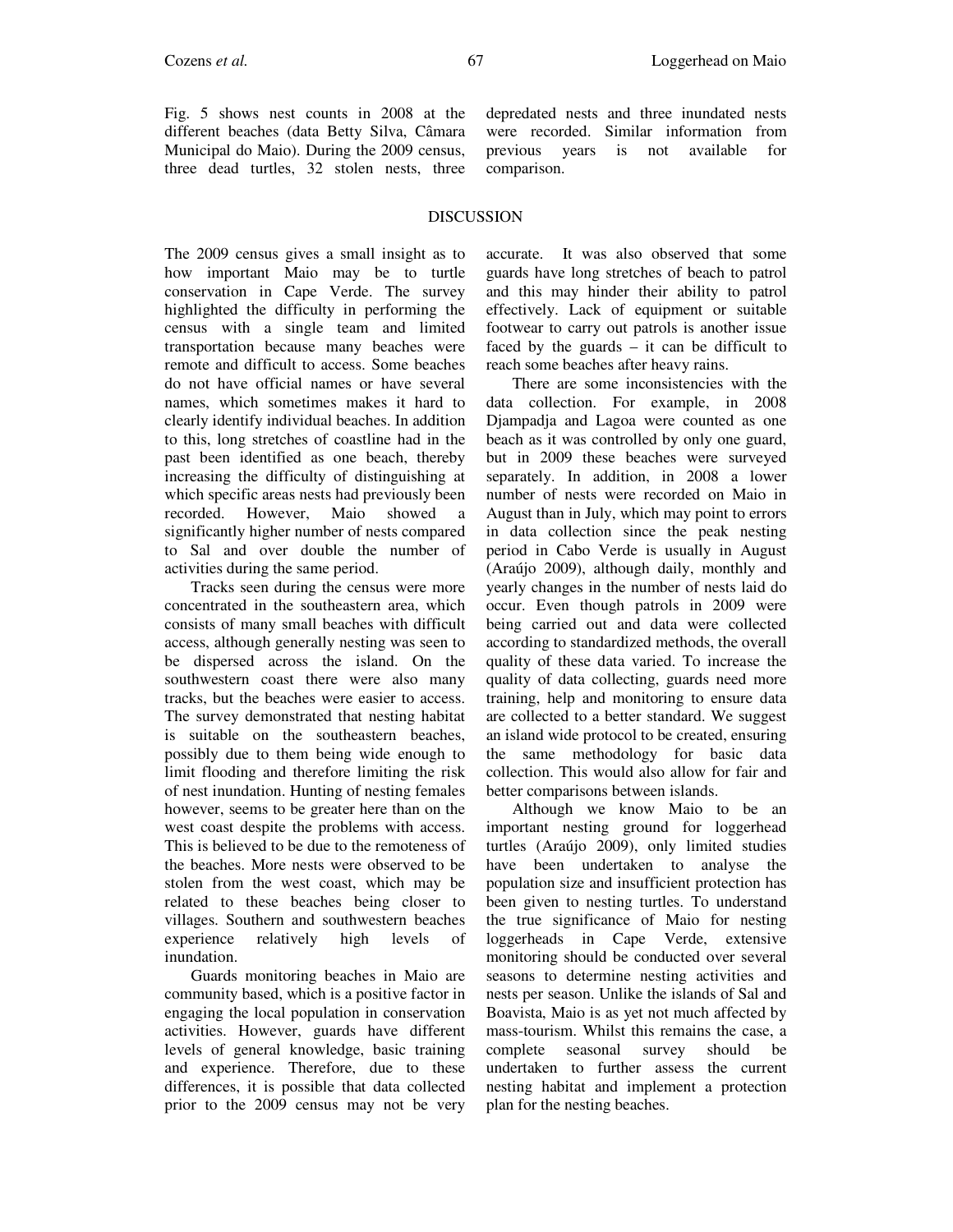## ACKNOWLEDGEMENTS

SOS Tartarugas would like to acknowledge the support and assistance of the following organizations and individuals: Câmara Municipal do Maio, Delegação Maritima, Policia Nacional, Fundação CEAR, Fundação

Marquês de Valeflôr, Maio Fishing Club, Eusa & Maraika, Kabana Beach Bar, Tommy Melo – Biofera I, Sra Mirtes. We would also like to thank two anonymous reviewers for their helpful comments.

#### **REFERENCES**

- Araújo, S., 2009. Relatório da campanha nacional para a conservação das tartarugas marinhas em Cabo Verde 2008. Unpublished report, Ministério do Ambiente, Desenvolvimento Rural e Recursos Marinhos, Direcção Geral do Ambiente, Praia. 16 pp.
- López-Jurado, L.F., I. Cabrera, D. Cejudo, C. Évora & P. Alfama, 2000. Distribution of marine turtles in the archipelago of Cape Verde, western Africa. Pp. 245-247 in: Proceedings of the 19th Annual Symposium on Sea Turtle Biology and Conservation, 2-6 March 1999, South Padre Island, Texas. NOAA Technical Memorandum NOAA-SEFSC-443.
- Loureiro, N. de S. & M.M.F. Torrão, 2008. Homens e tartarugas marinhas. Seis séculos de história e histórias nas ilhas de Cabo Verde. Anais de História de Além-Mar 9: 37-78.
- Marco, A., E. Abella, O. López, N. Varo, S. Martins, P. Sanz & L.F. López-Jurado,

2010. Massive capture of nesting females is severely threatening the caboverdian loggerhead population. Pp. 93-94 in: Proceedings of the 28th Annual Symposium on Sea Turtle Biology and Conservation, 22-26 January 2008, Loreto, Baja California Sur, Mexico. NOAA Technical Memorandum NOAA-NMFS-602.

- Taylor, H. & J. Cozens, 2010. The effects of tourism, beachfront development and increased light pollution on nesting loggerhead turtles *Caretta caretta* (Linnaeus, 1758) on Sal, Cape Verde Islands. Zoologia Caboverdiana 1: 100- 111.
- Witherington, B.E. & R.E. Martin, 1986. Understanding, assessing and resolving light-pollution problems on sea turtle nesting beaches. FMRI Technical Report TR-2. Florida Department of Environmental Protection. 73 pp.

Received 17 October 2011 Revised 20 January 2012 Accepted 23 January 2012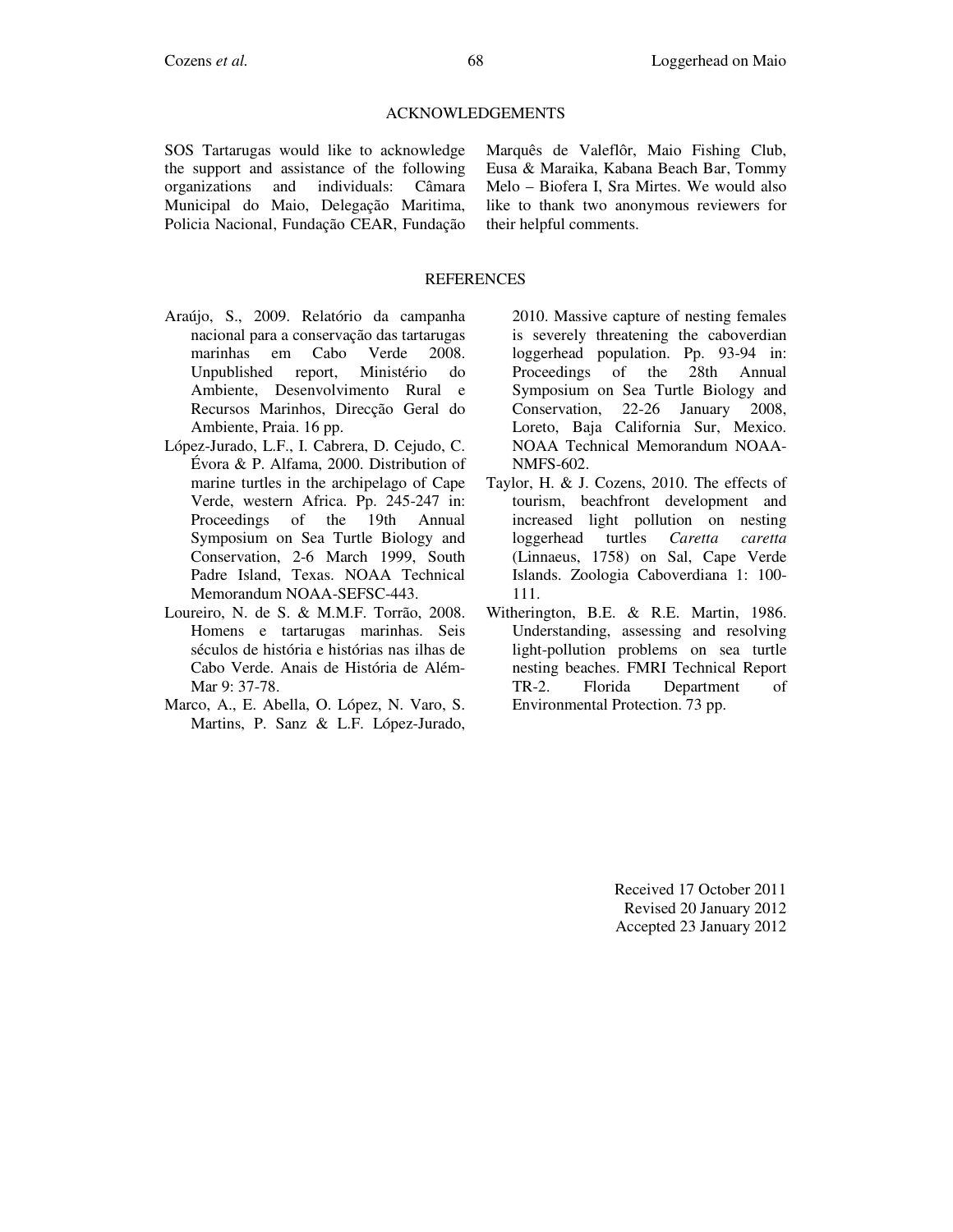Appendix 1. Position and length of beaches prospected during the sea turtle survey on the island of Maio, Cape Verde Islands, 17-21 July 2009. Positions were determined with a Garmin Etrek handheld device.

Ponta Preta & Casas Velhas Start - 15º 07.410/23º 12.363 End - 15º 06.991/23º 10.465 Length ca. 3.5 km

Djampadja (DJ1 - DJ2 - DJ3) DJ1 Start – 15º 06.991/23º 10.465 DJ2 Start – 15º 06.840/23º 09.672 DJ3 Start – 15º 06.857/23º 09.214 Length ca. 2.3 km

Lagoa Start – 15º 07.192/23º 08.823 End – 15º 07.499/23º 08.110

Praia Marco da Areia Branca Start – 15º 07.676/23º 08.085 End – 15º 07.781/23º 08.002 Length ca. 3.4km

Ribeira Dom João RJ1 Start – 15º 08.145/23º 07.416 End – 15º 08.159/23º 07.226 RJ2 Start – 15º 08.148/23º 07.201 End – 15º 08.143/23º 07.170

Ribeira Funda Baixo Start – 15º 08.404/23º 06.817 End – 15º 08.316/23º 06.900

Ribeira Funda Riba Start – 15º 08.632/23º 06.525 End – 15º 08.715/23º 06.477

Praia Flamengos Start – 15º 09.566/23º 05.825 End – 15º 09.836/23º 05.518 Length ca. 4.4 km

Ponta Flamengo -> Ribeira Baía Length ca. 2.5 km

Ribeira Baía Start – 15º 11.183/23º 05.641 End – 15º 11.083/23º 05.586 Length ca. 1.4km

Praia Sta Clara Start – 15º 11.936/23º 05.558 End – 15º 12.716/23º 05.684 Length ca. 1.5 km

Praia Guarda Start – 15º 13.526/23º 05.695 End – 15º 13.635/23º 05.731 Sta Clara -> Praia Guarda Length ca. 1.7 km

Boca Ribeira Start – 15º 14.679/23º 05.916 End – 15º 14.521/23º 05.892

Praia Guarda -> Boca Ribeira Length ca. 1.7 km

Prainha/Praiona/Boca Lapa Boca Ribeira -> Prainha Length ca. 1.3 km

Prainha Start – 15º 15.366/23º 06.108 End – 15º 15.223/23º 06.037

Praiona Start – 15º 15.962/23º 06.332 End – 15º 15.161/23º 06.349

Boca Lapa Start – 15º 16.780/23º 06.098 End – 15º 16.546/23º 06.367

Praiona -> Boca Lapa Length ca. 1.1 km

Laje Branca Start – 15º 18.563/23º 08.492 End – 15º 18.595/23º 08.623

Boca Lapa -> Lage Branca Length ca. 5.5 km

Baia do Galeão Start – 15º 18.843/23º 09.143 Ends – 15º 18.241/23º 09.595

Laje Branca -> Baía do Galeão Length ca. 1.9 km

Praia Real Start – 15º 19.261/23º 09.853 End – 15º 19.315/23º 23º 10.482